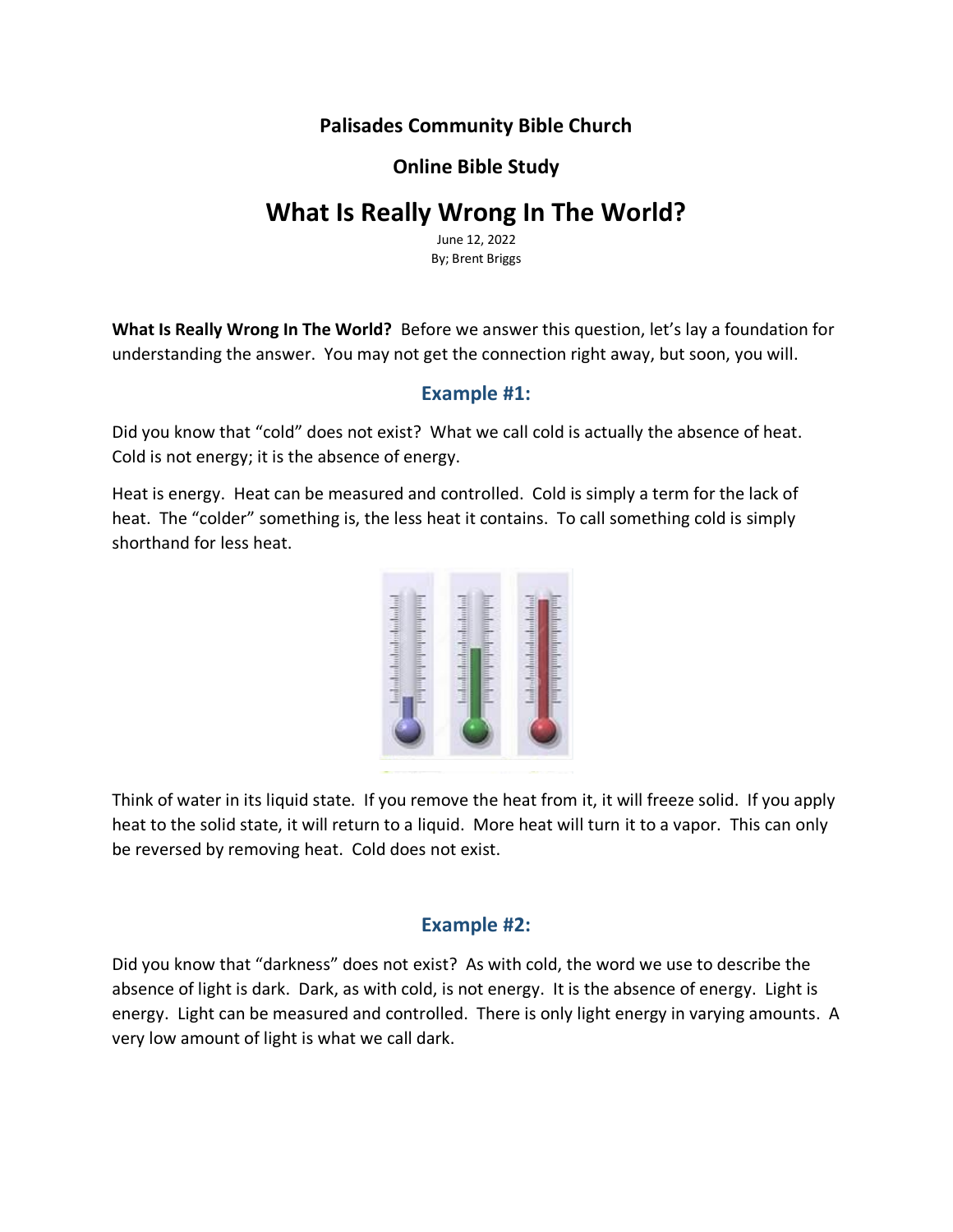

Think of being inside a deep cave in which no natural light can be perceived. The darkness is simply the absence of light energy. Strike a match in there and the light energy will easily penetrate the dark. You cannot add enough darkness to make the light go away.

# **Example #3:**

Did you know that "evil" does not exist? There is only God, or the absence of God. The presence of God is energy. The absence of God's energy (Jesus) is how we describe evil; wickedness, sin, etc. Evil is man's natural state in the absence of God. Darkness is the natural state in the absence of light. Ice is the natural state of water in the absence of heat. Man without God is in an evil state.



In the same way that heat and light make cold and dark disappear, the presence of God drives out what we call evil. In the human's natural state, without God, s/he is incomplete. Once God enters the human, s/he becomes complete (as God designed us), and the evil is replaced by God's presence (Jesus). Evil is what we have when God is not within the human. In the same way, darkness is what we have when light is not present. When Jesus is truly in a person's heart, the Holy Spirit begins to drive out evil.

As with heat and light, the less you have, the colder and darker it gets. The less you have of God in your life, the more evil you see manifested. Absolute zero God results in the most wicked of behaviors. In every case, when a sinful person turns to God through His son, Jesus, that wickedness is replaced.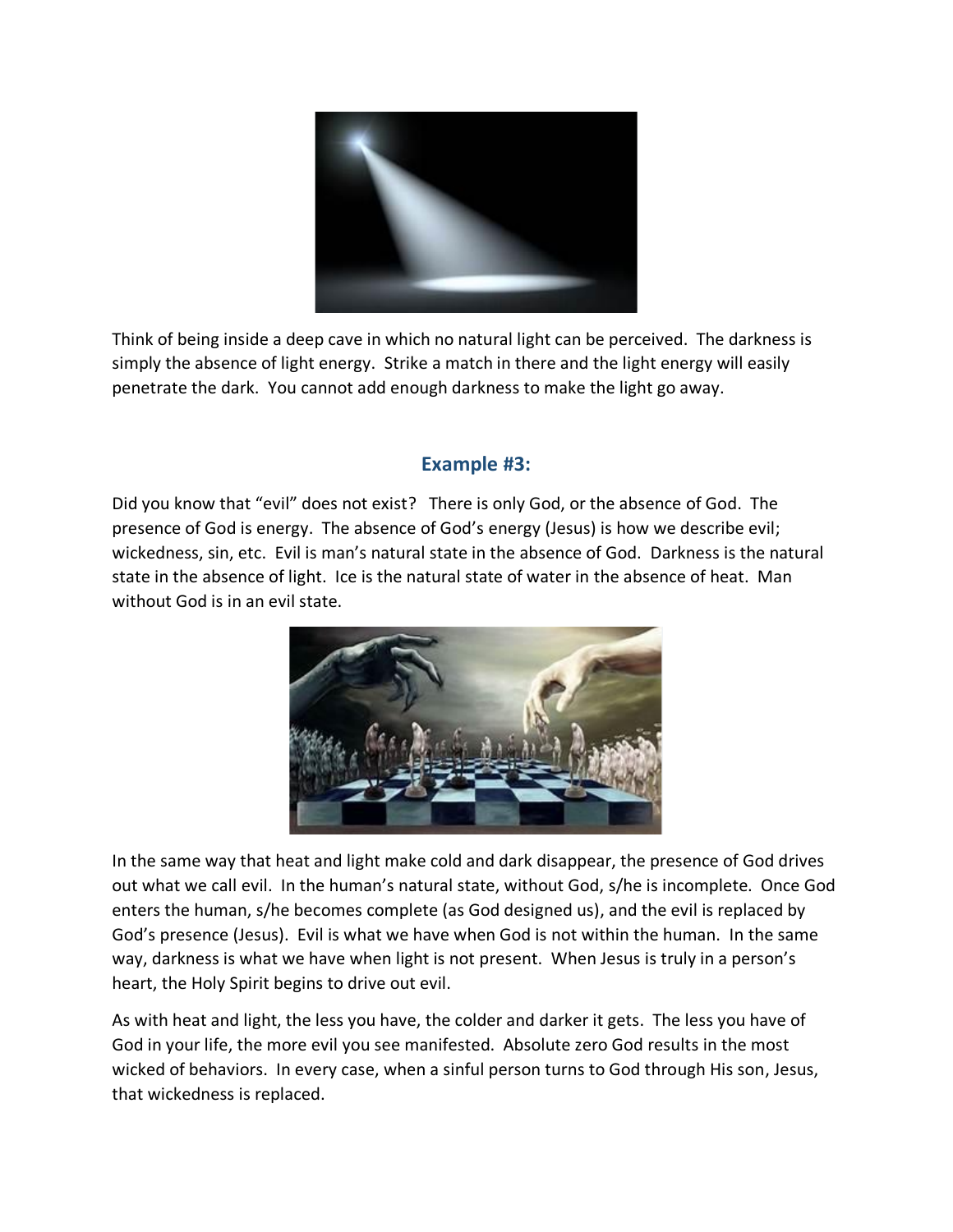# **What's Going Wrong In The World?**

We look around our world, today and are appalled at the rampant advancement of sin. What we once called good is now bad. What once was up is now down. The repudiated is now respectable. What we are seeing is a world that has driven God out.



**Ecclesiastes 3:16 Furthermore, I have seen under the sun that in the place of justice there is wickedness and in the place of righteousness there is wickedness.**

**Genesis 6:5 Then the Lord saw that the wickedness of man was great on the earth, and that every intent of the thoughts of his heart was only evil continually.**

(Note that Ecclesiastes was written about twenty-two to twenty-four hundred years ago. Genesis was written about five to six thousand years ago. Nothing has changed in the human condition! We are all sinners in need of Jesus.)

It is the nature of a sinful person to fill his life with the things of this fallen world. God has given man full freedom to choose Jesus, or to reject Him. Those who reject Jesus are devoid of the very things Jesus taught. They disregard God's commandments. They lack the presence of God which fills these voids.

**James 1: 13 When tempted, no one should say, "God is tempting me." For God cannot be tempted by evil, nor does He tempt anyone;** 

**14 but each person is tempted when they are dragged away by their own evil desire and enticed.** 

**15 Then, after desire has conceived, it gives birth to sin; and sin, when it is full-grown, gives birth to death.** 

**16 Don't be deceived, my dear brothers and sisters.** 

**17 Every good and perfect gift is from above, coming down from the Father of the heavenly lights, who does not change like shifting shadows.**